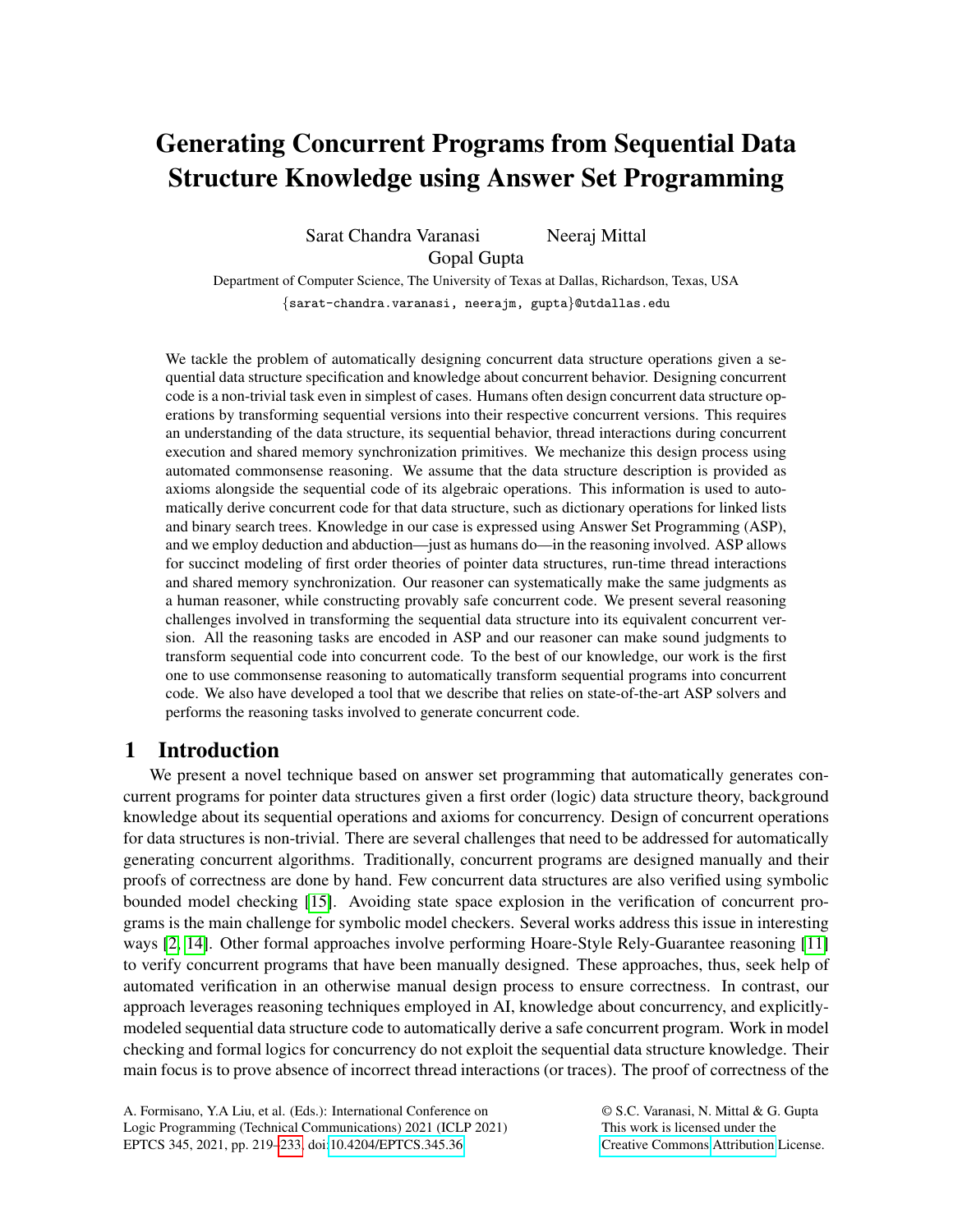verified concurrent code is provided outside their frameworks, assuming certain symmetry properties on concurrent interactions. Our work, in contrast, performs the reasoning tasks that an expert in concurrent program design performs in order to construct a safe concurrent program. This requires an understanding of the data structure representation, the library of algebraic operations that modify the data structure, an understanding of shared memory and how primitive read and write operations affect the shared memory. Additionally, the expert can explicitly describe the safety conditions that are desired, the invariants that need to be preserved during concurrent execution. With this knowledge, the expert creates the concurrent program that acquires the "right" number of locks (synchronization steps) that is safe for any concurrent interaction with an unbounded number of threads. The work reported here aims to automate this process, thereby deriving concurrent code automatically.

Our work can be seen as applying automated (commonsense) reasoning [\[9\]](#page-13-3) to the program synthesis problem. To the best of our knowledge our is the first effort that attempts to emulate the mind of a human domain expert who designs concurrent data structure using sequential ones as a starting point. Our goal is that once axioms for concurrency, etc., have been developed by a domain expert, a programmer can simply specify a new sequential data-structure and automatically obtain its correct concurrent version.

We make extensive use of answer set programming (ASP) to model the domain expert's thought process. We assume basic familiarity with stable model semantics and ASP solvers [\[3\]](#page-13-4). More details about ASP can be found elsewhere [\[5,](#page-13-5) [4\]](#page-13-6). We next give a background of various notions associated with Data Structures and Concurrency in Section 2. It also provides an example of a Data Structure definition and its sequential program knowledge. We illustrate how this knowledge is used to translate the sequential code into concurrent code. The various reasoning steps involved in the transformation are shown explicitly in a side-by-side comparison. Section 3 introduces general challenges involved in transforming a sequential data structure into its concurrent version. Section 4 introduces our technique and explains thread interference, predicate falsification and the role of locks to preserve data structure invariants. Section 5 discharges the ideas into several theories involved in making the reasoning tasks executable. These theories are ASP programs that check predicate falsification and infer thread synchronization (using locks). They also infer the correct order of program execution needed in a concurrent program in order to preserve data structure invariants. Section 6 provides the soundness proof of our approach. Section 7 gives details of our implemented tool: *Locksynth*. Section 8 concludes with our Experimental setup and future work.

## 2 Background and General Notions

#### 2.1 Data Structures

Data structures include some representation of information and the dictionary operations associated with them such as membership, insert and delete. Representation itself involves several notions at various levels of abstraction. For example, to describe a linked list, one needs primitive notions of *nodes* contained in memory, connected by a chain of *edges*. Further, there are notions of *reachability* (or *unreachability*) of nodes and keys being present (or *absent*) in a list. Membership operations usually involves traversing the elements (or nodes) in the data structure until an element(s) satisfying certain criteria is found. Insert operation (and similarly delete operation) also involves traversing the data structure until a right "window" of insertion is found. The notion of window represents some local fragment of the data structure that is modified as part of a data structure update operation. This notion is useful when discussing about locking nodes in concurrent programs.

*Tree-Based Pointer Data structures* A heap is a collection of nodes connected by edges. A data structure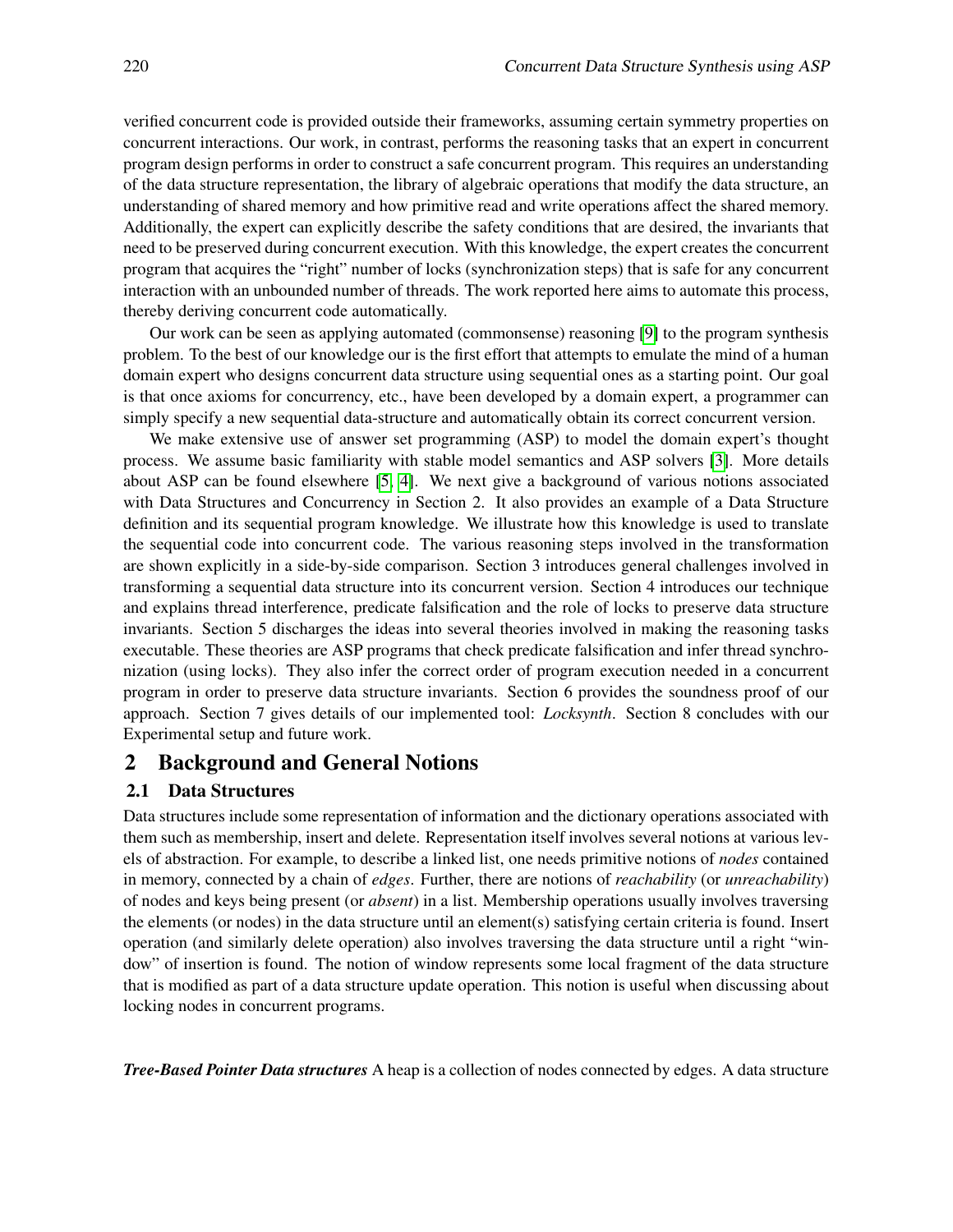$\mathscr D$  is a recursive definition defining a tree of nodes in memory. The recursive definition for  $\mathscr D$  can be viewed as a constructor of various instances of the data structure. Further, the only primitive destructive operation that may be performed is linkage of pointers:  $link(x, y)$ . The abstract relation  $link(x, y)$  links node *y* to *x* in the heap. We support transformation of concurrent code for an algebraic operation  $\sigma_{\varphi}$ associated with  $\mathscr D$  such that  $\sigma_{\mathscr D}$  may be performed in a constant number of *link* operations. For instance insert operation for linked lists can be performed in two steps.

#### 2.2 Concurrent Data Structures

Concurrent Data Structures usually support data structure dictionary operations being manipulated by an unbounded number of interacting threads. They are nothing but multiprocessor programs. We only assume a sequentially consistent shared memory model in this paper. Sequential consistent memory allows any update performed on the shared memory to be visible, before performing a subsequent read, to every thread in the system. Concurrency can be viewed as a sequence of interleaved steps taken by various threads in the system. To make sense of correctness of concurrent data structures, the notion of *linearizability* [\[7\]](#page-13-7) is widely used. A concurrent data structure is termed linearizable, if the effects of concurrent modification by several threads can be viewed as if the concurrent operations were performed in some sequential order. In this paper, we study the modifications performed on a data structure as if they are respecting a given sequential algorithm. This allows us to model concurrency in an intuitive manner and sidesteps the necessity to understand traces. This assumption is sufficient to generate safe concurrent programs.

#### 2.3 Data Structure Theory and Knowledge

We assume that a first order theory  $\mathcal T$  is provided for a pointer data structure along with the sequential data structure knowledge  $\mathcal K$  (see Fig. [1\)](#page-3-0). We use the theory for linked lists and its knowledge as running example in this paper. The technique however applies to all tree-based pointer data structures. The data structure theory defines linked lists as a chain of edges with special sentinel nodes *h* at the head of the list and *t* at the end. The meaning of predicates *reach* and *present* is straightforward.

## 2.4 Sequential Data Structure Knowledge

The knowledge  $K$  contains which predicates are time-dependent (fluents). It also has the *start*, *end* and *next* nodes for a data structure traversal, beginning from the start node. It also contains the pre/postconditions of insert and delete operations for linked lists. The primitive write step is denoted by *link* (linkpointer) operation. The effects of link operation are also described using *causes* relation. The knowledge  $\mathscr K$  is useful for two purposes: 1. It bounds the interference effects of arbitrary thread interactions in a concurrent execution. 2. It narrows the code blocks that need to be synchronized to obtain a concurrent algorithm. However, as we present next, there are several challenges to transforms steps  $\langle 1,2 \rangle$  of *insert* operation (Fig. [2\)](#page-4-0) into a concurrent version. The program statements are encoded within the vocabulary of the data structure using answer set programming (ASP). Program Blocks in computer programs can be viewed as equivalence class of input-output transformation. Further, the program blocks perform destructive update operations on the data-structure (insert/delete). We assume program blocks are straight line programs. If the sequential program has multiple blocks, the conditions under which the blocks may be executed should be mutually exclusive. In other words, every precondition uniquely determines the its associated program block. Given the data structure definition, it is straightforward to generate data structure instances that satisfy a given equivalence class. This is because the assumed data structure definition  $\mathscr D$  is recursive. The recursive definition for  $\mathscr D$  can enumerate the set  $S_{\mathscr D}$  of all structurally isomorphic instances of  $\mathscr{D}$ . The set  $S_{\mathscr{D}}$  can be ordered by the number of recursion unfoldings used to generate the instances, starting from the least number of unfoldings. For  $\mathcal{D}_i, \mathcal{D}_j \in S_{\mathcal{D}}, i < j$  implies that  $\mathscr{D}_i$  is a "smaller" structure than  $\mathscr{D}_j$  and appears before  $\mathscr{D}_j$  in the recursion depth ordering.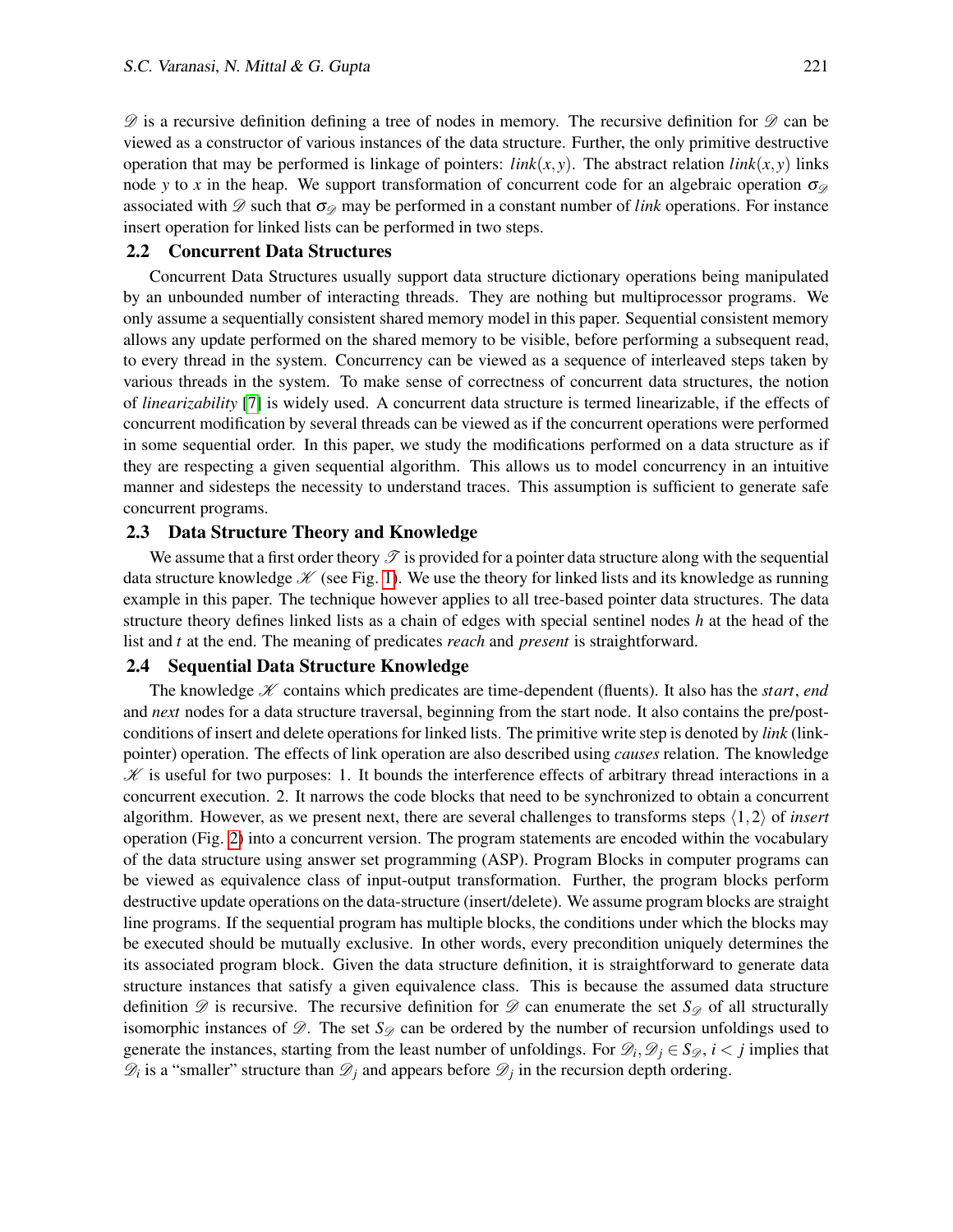<span id="page-3-0"></span>

Figure 1: Data Structure Theory and Knowledge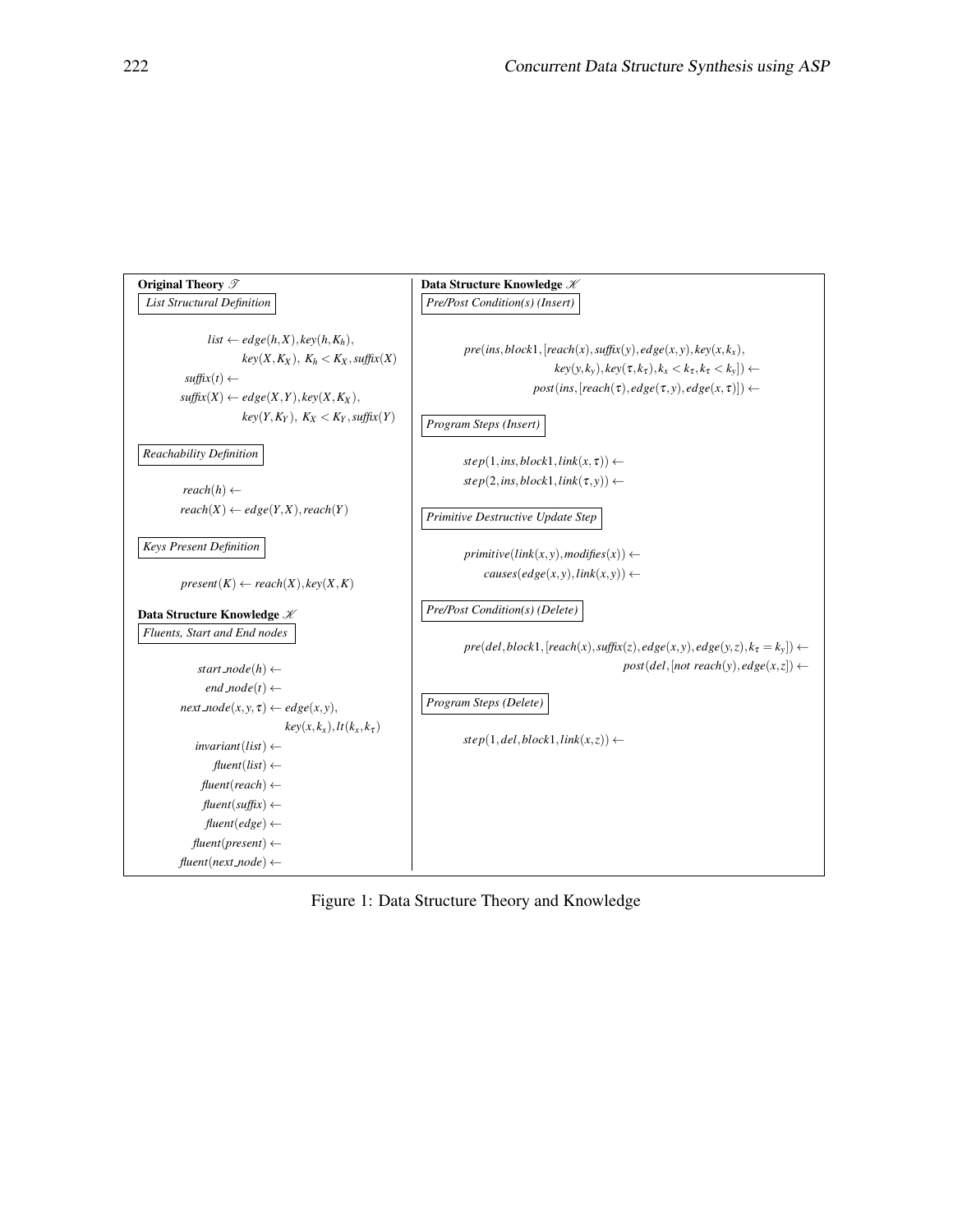<span id="page-4-0"></span>

Figure 2: Steps Involved in Transforming Sequential Linked List to Lazy Concurrent List

# 2.5 Illustration of lazy synchronization for Concurrent Linked List Insert

Consider the insert operation of a linked list. We insert a target node (key) that preserves the linked list order. The left hand side of Fig. [1](#page-3-0) shows the sequential code. The code is annotated with necessary pre-condition and post-conditions. The *list* invariant is violated after step 1 and restored back in step 2. The equivalent concurrent code is shown on the right. In a concurrent setting, *list* cannot be violated at any time. This is because a membership operation cannot encounter a broken list. Therefore, order of the program steps matter in a concurrent execution. Also, the right locks have to be acquired to perform safe destructive updates. Figuring out the right nodes to be locked requires considerable domain expertise and understanding of the data structure. Further, acquiring the precise locks is still insufficient. As seen in the figure, there is an extra validation of the reachability of the nodes post lock acquisition. This is because, by the time lock is acquired on node *x*, the node may have been removed from the list. Hence, we do the reachability check. This technique is widely known as *lazy synchronization* [\[7\]](#page-13-7).

# 3 Sequential Data Structures Code to Concurrent Code: Challenges

We assume that the traversal code remains the same as the sequential version for a lock-based concurrent data structure. Therefore, the challenges we discuss are purely for destructive update program steps. We present the challenges involved and how they are addressed in turn.

## 3.1 Order of the Program Steps Matter

We have already shown that the order of the program steps matter. However, in general, it is possible that there exists no ordering of steps that preserves an invariant in a concurrent execution. For instance, the Internal BST invariant cannot be maintained by any order of the program steps involved in either inserting or deleting a node into the BST. In such a case, the designer uses the Read-Copy-Update (RCU) [\[10\]](#page-13-8) technique to copy the window, perform changes locally (outside shared memory) and atomically splice window back to the shared memory. The RCU technique depends on the ability to splice back the window atomically. For tree-data structures, if the window is a sub-tree, then it is easy to atomically splice a sub-tree to shared memory by updating its parent pointer, in the shared memory. The applicability of RCU framework can be either made explicit in the data structure knowledge, or should otherwise be inferrable from the knowledge of data structure representation/operations.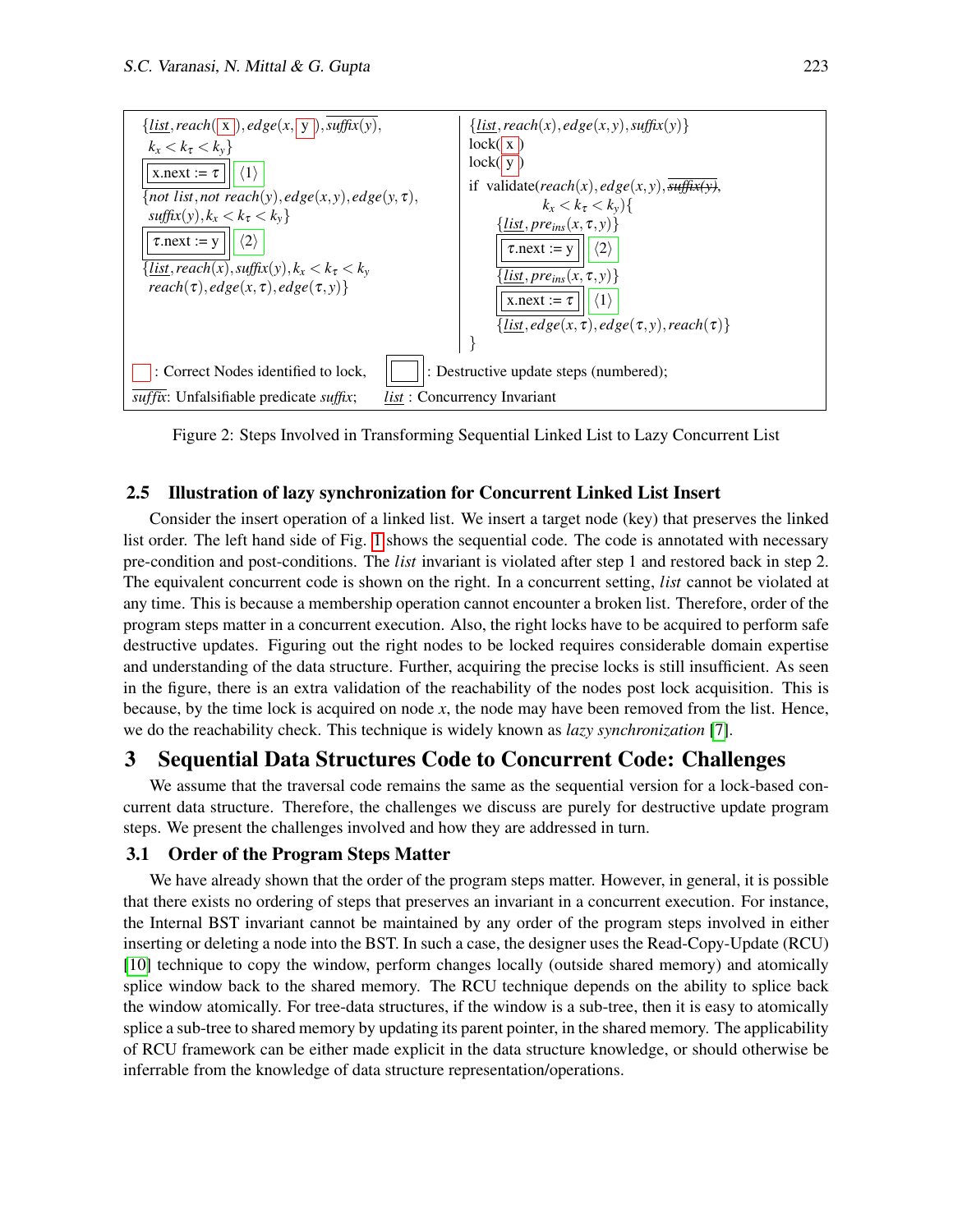#### 3.2 Concurrent Traversal may require RCU

As we mentioned before, our assumption is that transformation for concurrent membership operations is vacuous (i.e., membership operation is unchanged in a concurrent setting). This ensures that the membership queries execute as fast as possible while acquiring no locks. However, for the membership operation to work consistently with insert/delete, the code for insert and delete operations should work correctly. We illustrate this with an Internal BST example. Consider the following internal BST shown and assume a thread is about to delete the node *l*. The inorder successor of *l* is *lrl*. It is clear that the delete operation should lock all the nodes on the path from *l* to *lrl* (inclusive). However, this locking scheme is inadequate although it modifies the data structure in a consistent manner. The problem lies outside the code of delete operation itself. The problem surfaces with a concurrent membership operation looking for node *lrl*. Due to node (and henceforth key) movement, it is possible for the traversal code to miss *lrl*. Again, this scenario needs to be inferred from the data structure knowledge. Due to arbitrary key-movement, a concurrent membership operation might claim that it does not see a node as part of the data structure when it is in fact part of the structure. We use the RCU framework in such a case.

#### 3.3 Proving correctness of a Concurrent Algorithm

Proving that a set of algebraic operations are thread-safe may involve several proof obligations in general [\[11\]](#page-13-2). For linearizable data structures, it is sufficient to show that every execution of the insert, delete and membership operations is equivalent to some sequential execution [\[7\]](#page-13-7). This implies that the pre/post-condition invariants associated with the sequential algorithm are never violated in any concurrent execution. That is, when a thread is modifying the data structure with respect to an algebraic operation, it is the only agent in the system modifying the necessary fragment of the data structure. A domain expert who does these proofs by hand in practice, identifies all the destructive update steps performed by each operation. Then, she ensures that if the correct shared memory variables are locked, then any potential interference from other operations does not violate the invariants associated with the destructive update steps for the subject operation. Our reasoner would perform these proof obligations in a way a domain expert would, given the same data structure knowledge and representation.

# 4 Transform Sequential Data Structures to Concurrent Data Structures

## 4.1 Modeling Thread Interference

A concurrency domain expert views interference as arbitrary mutations that can occur on the data structure. We argue that this model is sufficient to discover any undesired thread interactions. The sufficiency of the interference model stems from reasoning interference effects based on sequential algorithm equivalence classes. This feature is usually not present in a concurrent program verification task performed via model checking. However, model checkers may also be instrumented with additional abstractions to guide their search for counterexample traces[\[15\]](#page-14-1). Our reasoner captures this viewpoint taken by a domain expert and performs the same reasoning.



Figure 3: Traversal operation reaches till node *l* but misses *lrl* by the time it reads *l*.*right*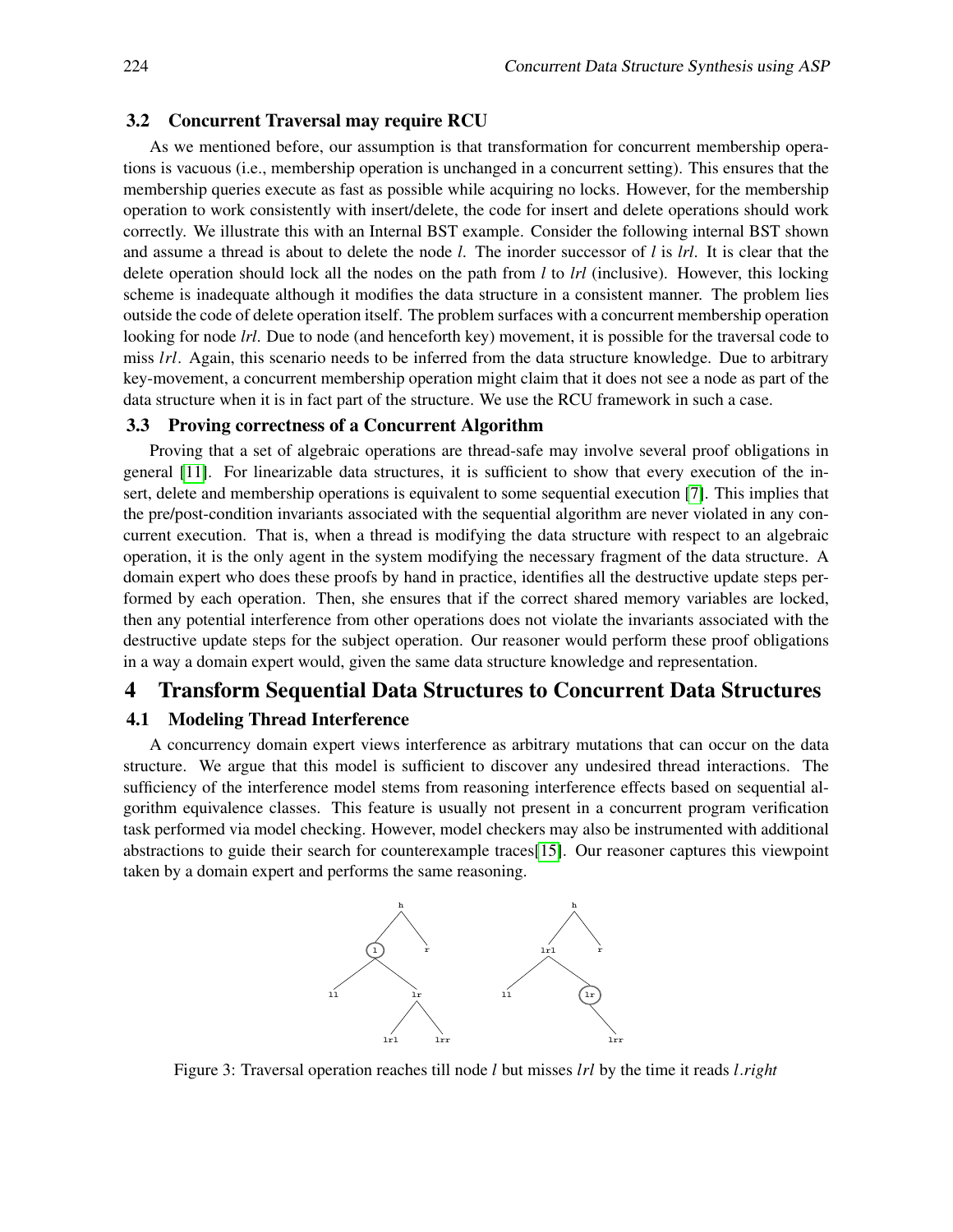#### 4.2 Predicate Falsification in Concurrent Execution

When designing a concurrent algorithm, it is necessary to know the predicates (invariants) that are falsifiable in a concurrent execution. Since the sequential data structure knowledge provides the necessary preconditions, we systematically check for potential falsification of every conjunct in *preins* (or *predel*) (Fig. [1\)](#page-3-0) with respect to environment interference. Predicate *preins* (and similarly *predel*) is defined as  $\{pre_{ins}(X, \tau, Y) \leftarrow reach(X), suffix(Y), edge(X, Y), k_X < k_\tau < k_Y\}$  which is picked from the third argument of  $pre(is,block1,..) \in \mathcal{K}$  (Fig. [1\)](#page-3-0). If a predicate is not falsified with respect to the interference model, then it is indeed not falsifiable in *any* serialized concurrent execution. This implies, that a thread need not synchronize on the un-falsifiable predicate(s). For example, in *pre*<sub>*ins*</sub> the predicate *suffix*( $y$ ) is not falsifiable. This is because, any correct algebraic mutation on a linked list (via insert/delete) would only skip the node *y* but not unlink it in the chain to tail node *t*.

#### 4.3 Lock Acquisition from Critical Conditions

Locks are necessary to protect the invariant predicates from falsification by interference. A conservative approach is to associate locks with every predicate and acquire locks. This approach can be taken for general concurrent programs where less semantic knowledge is available about the sequential program that is being transformed [\[1\]](#page-13-9). In a fine-grained locking scheme, it is desirable to acquire locks on a precise set of reachable nodes of the pointer data structure. Intuitively, locking the nodes involved in the window of modification seems sufficient. Although locking this set of nodes is insufficient in general, this sets a lower bound on the number of locks to acquire in a fine-grained locking scheme. Once, the right set of nodes to be locked is guessed, the domain expert confirms the non-falsifiability of the invariants. If non-falsifiability is proven affirmatively, then the concurrent program need only acquire the guessed locks.

# 5 Decomposition of Concurrency Proof Obligations into Reasoning Tasks

#### 5.1 Notations and Assumptions

In the following, we define several theories, each of which captures the reasoning tasks performed by a domain expert. Every theory is an ASP program.

- 1. We assume the theory  $\mathcal{I}_\mathscr{D}$  encodes the structural definition of some tree-based recursive data structure  $\mathscr{D}$ . It also contains various primitives and definitions for every predicate from sequential data structure knowledge. It is also assumed that we can identify predicates that are time invariant from the predicates that are time dependent using  $K$
- 2. Interference effects of algebraic operations are modelled in the theory  $\mathscr{I} \cup \mathscr{T}^{\mathscr{R}}$ , where  $\mathscr{I}$  contains all the rules in  $\mathscr T$  but reified into the time domain.
- 3. We check the adequacy of guessed locks in the theory  $\mathscr{I}^{\mathscr{L}} \cup \mathscr{T}^{\mathscr{R}}$ , where  $\mathscr{I}^{\mathscr{L}}$  is same as  $\mathscr{I}$  but considers locking of nodes.
- 4. To find the right order of program steps we use the theory  $\mathcal{T}^{po}$

# 5.2 Generating Interference Model

Theory  $\mathscr{T}^{\mathscr{R}}$  is the planning domain [\[8\]](#page-13-10) with reified time argument. The theory  $\mathscr{T}^{\mathscr{R}}$  contains all the predicates that are time dependent with an extra argument for time. More precisely, for all  $p(\bar{X}) \in \mathcal{T}$ that is time dependent,  $p(\bar{X},T) \in \mathcal{T}^{\mathcal{R}}$ . Also, the ordering of time is captured by the *next*  $\in \mathcal{T}^{\mathcal{R}}$  relation, where  $next(t, t')$  means time step  $t'$  follows after  $t$ .

From the procedural information in  $\mathcal{K}$ , it is easy to model the instantaneous effects of the actions. We denote the theory encoding the interference model by  $\mathscr I$ . For operation *ins*, a predicate *interfere*(*ins*,*X*,  $\tau$ , *Y*) is added to  $\mathcal{I}$  as an abducible. Abducibles are literals that are guessed in ASP.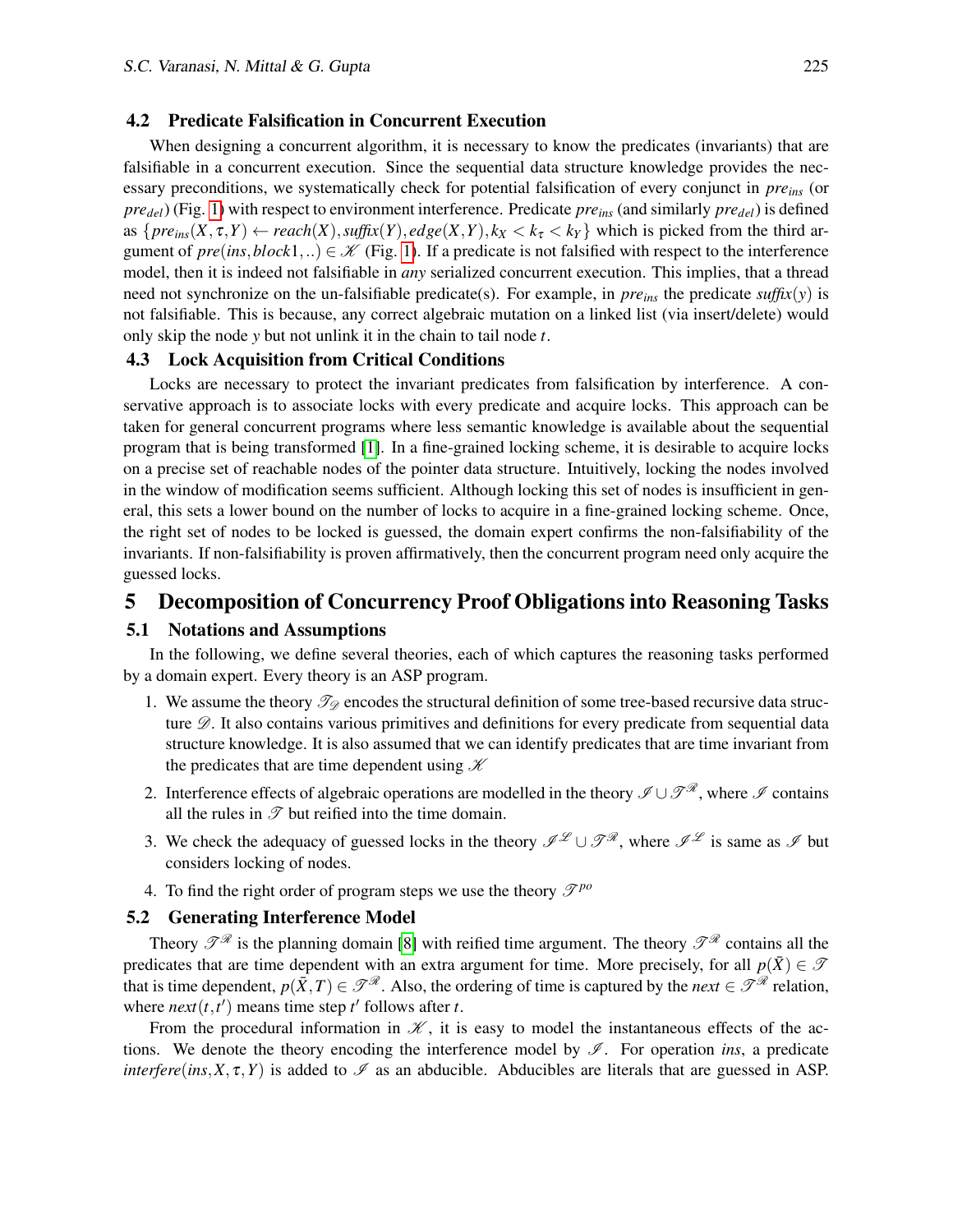Note that *pre ins* contains exactly the same terms in the data structure procedural knowledge replaced with uppercase variables.

 $interfere$ ( $ins, X, \tau, Y, T$ )  $\leftarrow pre_{\text{f}}/X, Y, \tau, T$ ), *not neg\_interfere*( $ins, X, \tau, Y, T$ )  $neg\$  *interfere*(*ins*,*X*,  $\tau$ , *Y*, *T*)  $\leftarrow$   $pre\text{.ins}(X, Y, \tau, T)$ , *not interfere*(*ins*, *X*,  $\tau$ , *Y*, *T*)  $interfere(det, X, \tau, Y, T) \leftarrow pre\_del(X, Y, \tau, T),$ *not neg\_interfere*(*del,X,*  $\tau, Y, T)$  $neg$ *interfere*(*del*,*X*,  $\tau$ ,*Y*,*T*)  $\leftarrow$  *pre del*(*X*,*Y*,  $\tau$ ,*T*), *not interfere*(*del*,*X*,  $\tau$ , *Y*, *T*)

The causal effects of insert and delete, are also encoded as literals following from *interfere*. They are shown below:

 $\text{edge}(X, \tau, T') \leftarrow \text{interface}(ins, X, \tau, Y, T), \text{next}(T, T')$  $\text{edge}(\tau, Y, T') \leftarrow \text{interface}(\text{ins}, X, \tau, Y, T), \text{next}(T, T')$  $\text{edge}(X, Y, T) \leftarrow \text{interface}(del, X, \tau, Y, T), \text{next}(T, T')$ 

In general, for any algebraic operation,  $\sigma \in \mathcal{K}$  an interference predicate *interfere*<sub> $\sigma$ </sub> is added as an abducible along with its causal effects.

#### 5.3 Checking Falsification Predicates (Task 1)

Given the data structure knowledge  $\mathcal{K}$ , one can discharge conditions that check for falsifications of every conjunct in *pre*<sup>σ</sup> . For *preins* of insert operation in linked list, one can generate predicate falsification checks for *reach, suffix,* and *edge*. These are precisely the time dependent relations in  $\mathcal{T}$ . The predicate *falsify reach* checks for falsification of reach in one time step as follow: {*falsify reach* ←  $reach(X, T), not reach(X, T'), next(T, T')\}.$ 

Similarly the falsification of *suffix* and *edge* are defined. These falsification predicates are also added to  $\mathscr I$ . Once the falsification predicates are added to the theory  $\mathscr I$ , one can check if the falsification predicates are true in some model of  $\mathscr{T}^{\mathscr{R}}\cup\mathscr{I}$ . If their satisfiability is affirmative, then interference indeed falsifies the predicates. Otherwise, the interference cannot falsify the predicates. This task is an optimization step in order to reduce the number of predicates to be validated post lock-acquisition.

#### 5.4 Checking Adequacy of Guessed Locks (Task 2)

From the procedural knowledge of the data structure operations, it is easy to guess the locks to be acquired. As an initial guess, every thread should at least synchronize on the nodes involved in the "window" of modification. For example, the window for insert w.r.t *pre ins* is the set of nodes  $\{x, y\}$ . After guessing the set of locks to be acquired, one can now check their adequacy in the presence of interference. In the interference model, the effects of *interfere* predicates are enabled only if there are no locks already acquired on the nodes they modify. For instance, for *interfere*(*ins*, $X, \tau, Y$ ) the nodes that are modified are  $\{X, \tau\}$  (for arbitrary *X*). Both the two effects shown previously, are enabled only when there are no locks on *X* or  $\tau$ . These re-written rules are part of the theory  $\mathscr{I}^{\mathscr{L}}$  which represent the reified interference model in the presence of locks. The re-written rules are shown below:

 $edge(X, \tau, T') \leftarrow$  *interfere*(*ins*,*X*,  $\tau$ ,*Y*, *T*), *next*(*T*, *T'*), *not locked*(*X*, *T*)  $edge(\tau, Y, T') \leftarrow$  *interfere*(*ins*,*X*,  $\tau$ ,*Y*, *T*), *next*(*T*, *T'*), *not* locked( $\tau$ , *T*)  $edge(X, Y, T') \leftarrow$  *interfere*(*del,X,*  $\tau$ *,Y,T*)*, next*(*T,T'*)*, not locked*(*X,T*)

The locked nodes themselves are captured by the *locked* relation and are added as rules to  $\mathscr{I}^{\mathscr{L}}$ . The falsification predicates remain the same in  $\mathscr{I}^{\mathscr{L}}$ . From  $\mathscr{I}^{\mathscr{L}}$ , one can infer entailment of the falsification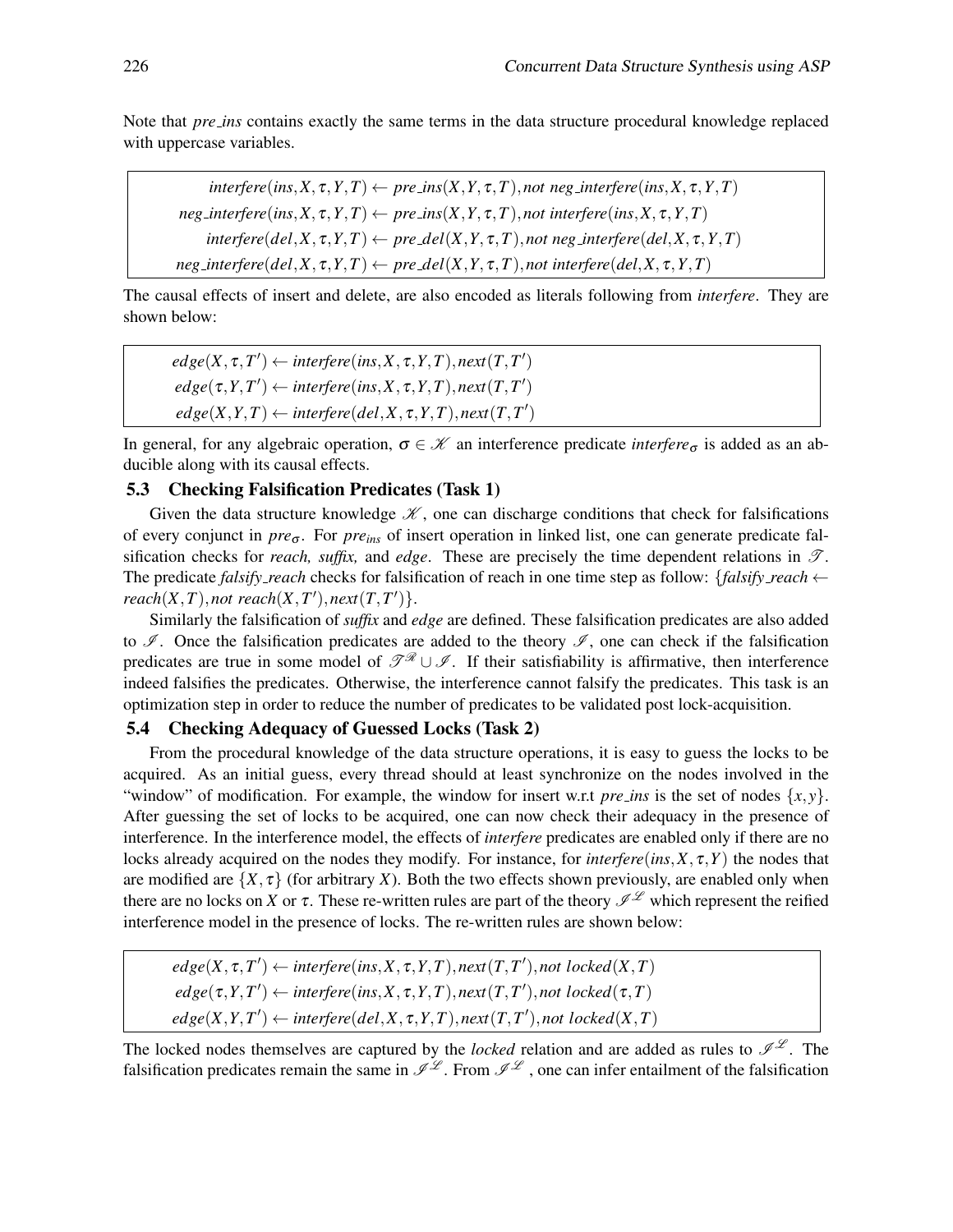predicates. If falsification is affirmative, then the locking scheme is clearly inadequate. Otherwise, the locking scheme is adequate and the concurrent code can be generated (with lazy synchronization). If the locking scheme is inadequate, we can recommend the RCU framework.

#### 5.5 Validating Sequential Program Order (Task 3)

We denote  $pre(\sigma)$  and  $post(\sigma)$  to be the pre-condition and post-condition associated with operation σ. Given the sequential program steps in  $\mathcal X$ , one should also be able to infer the right order of program steps, that do not violate an invariant, in a concurrent setting. A common invariant that needs to be satisfied is the well-formedness of the data structure. Having the data structure well-formed at all times is desirable as it makes the results returned by membership queries easier to explain with respect to linearizability. Given an invariant  $Inv \in \mathcal{TP}$ , theory  $\mathcal{TP}$  and procedural knowledge in an operation  $\sigma$ in knowledge base  $\mathcal{K}$ , a new theory  $\mathcal{P}^{po}$  can be generated that validates the program order of all basic blocks with respect to invariant *Inv*. For every program step  $s_{\sigma}(\bar{X}) \in K$ , a reified abducible is  $s_{\sigma}(\bar{X}, T)$  is generated and added to  $\mathcal{P}^{po}$ . Then, the *post*( $\sigma$ ) is reified and added to  $\mathcal{P}^{po}$ . Similarly *Inv* is also added to  $\mathcal{T}^{po}$ . Also, the necessary time steps along with their ordering using *next* is added to  $\mathcal{T}^{po}$ . Now, if  $\mathcal{F}^{po}$  is satisfiable, then there exists a program order that does not violate the *Inv*. The order might be a permutation of the input program order. On the contrary, if  $\mathcal{F}^{po}$  is unsatisfiable, then no permutation (including the original program order) exists that can preserve *Inv*. In that case, the reasoner would recommend using an RCU Synchronization.

#### 5.6 Detecting Key-Movement (Task 4)

As illustrated before for internal BSTs, if the membership operation can potentially miss nodes that are part of the data structure, we use an RCU synchronization. To detect key movement, we compare the sets of keys observed by an asynchronous observer versus a synchronous observer. The asynchronous observer visits one node at a time whereas the synchronous observer visits all the nodes traversable from the beginning node, at every time step. To model this scenario, we require the *next node*/4 relation to be present in the knowledge  $\mathcal{K}$ . The relation *next node*(*x*, *y*, *target*, *t*) specifies that *y* is the next node to visit while having last visited *x* with respect to the *target* node at time *t*. For no loss of generality on the termination condition of traversal code, we assume that the traversal ends upon reaching the end node. The fact *end*  $node(x) \in \mathcal{K}$  states that node x is the end node for the data structure. Key movement is affirmative if there exists a node (key) that is visited by a synchronous observer, but is not visited by the asynchronous observer at the end of its traversal. Both the rules for synchronous and asynchronous observer use the *next node*/3 relation, their definitions given below are straightforward. Finally the predicate *key move* detects key movement as just explained.

 $sync\_visit(X, T) \leftarrow sync\_visit(Y, T), next\_node(Y, X, target, T)$  $a$ sync\_visit $(X, T') \leftarrow a$ sync\_visit $(Y, T)$ , next\_node $(Y, X, target, T')$ , next\_time $(T, T')$  $key\_move \leftarrow end\_node(X), async\_visit(X,T), sync\_visit(Y,T), not~async\_visit(Y,T'), T' < T$ 

# 6 Overall Procedure and Soundness

Our reasoner performs the above four tasks based on a given data structure theory  $\mathscr T$  and sequential data structure knowledge  $\mathscr K$  and takes appropriate decisions on the structure of transformed concurrent code. It is also assumed that  $K$  contains the library of sequential data structure operations  $\Sigma = \{\sigma_1, \sigma_2, ...\}$  $\Sigma = \{\sigma_1, \sigma_2, ...\}$  $\Sigma = \{\sigma_1, \sigma_2, ...\}$ , where each  $\sigma_i : S_{\mathscr{D}} \to S_{\mathscr{D}_\perp}^{-1}$  is mapping from one instance of data structure  $\mathscr{D}$  to another. Without loss of generality we can assume  $\Sigma = \{\sigma_1, \sigma_2\}$ . We say that the operation  $\sigma_i$  is applicable on an

<span id="page-8-0"></span><sup>&</sup>lt;sup>1</sup>⊥ signifies that  $\sigma$ <sub>*i*</sub> may not be applicable to all instances in  $S$ <sub> $\mathscr{D}$ </sub>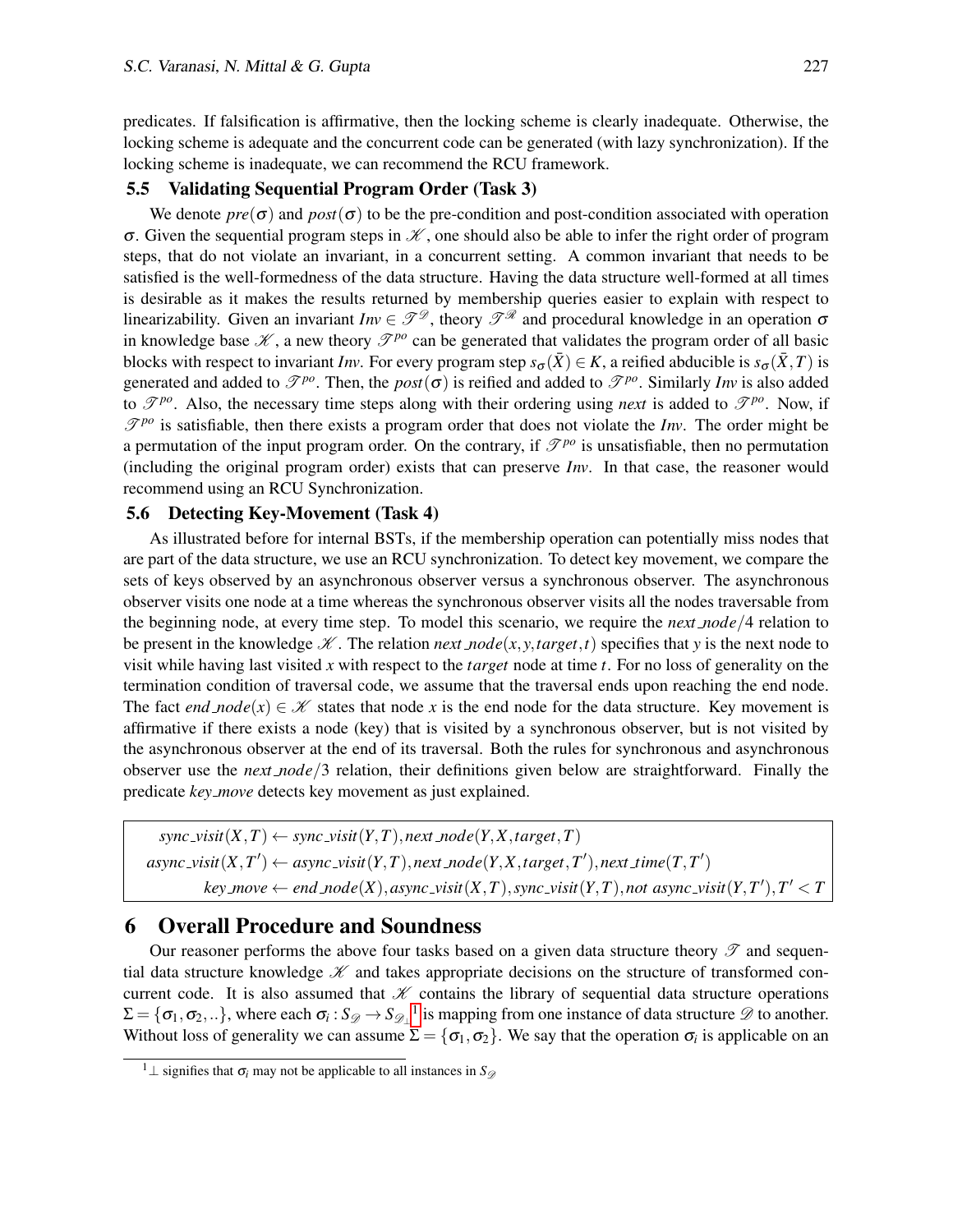instance  $\mathscr{D} \in S_{\mathscr{D}}$  if  $pre(\sigma_1)$  is true in some model of  $\mathscr{T}^{\mathscr{R}} \cup \mathscr{D}$ . There exists a least  $\delta \in S_{\mathscr{D}}$  such that each  $\sigma_i \in \Sigma$  is applicable to  $\delta$ . This structure is assumed to be part of  $\mathscr{P}^{\mathscr{R}}$ . The instance  $\delta$  is both necessary and sufficient for the reasoning tasks performed in this paper. It is used in the soundness proof of the procedure later. The intuition behind choosing such an instance  $\delta$  is that we need to model executions in which simultaneous operations contend to modify the data structure. If for some  $\mathscr{D}'$  there is some  $\sigma_i$  that is not applicable to  $\mathscr{D}'$  then interference model  $\mathscr I$  cannot model serialized concurrent execution faithfully, as there might be only a subset of operations modifying the data structure simultaneously and we miss out potential interference that could happen on  $\delta$ . A safe concurrent algorithm must take into account interference effects from all destructive update operations in Σ. Few notations need their description,  $pre(\sigma)$  denotes the precondition of some operation  $\sigma$ , *falsify p* denotes the generated falsification predicate for fluent  $p \in \mathcal{T}$ , *Locks*( $\sigma$ ) are the set of locks guessed according to some domain expert provided heuristic  $\mathcal{H}$  on  $pre(\sigma)$ , *Locks Adequate* function checks the adequacy of guessed locks, *Program Order* is the set of all valid program order permutations that preserve a given invariant  $Inv(\bar{X})$ and finally, *KeyMove* is the function that captures the presence of key-movement using similar predicates presented earlier. When the procedure recommends RCU for  $\sigma$ , then either key-movement is detected or an invariant is violated with any program order  $\pi(\sigma)$ .

$$
Unfalsify = \{p(\bar{X}) : p \in Fluents \land (\mathcal{T}^{\mathcal{R}} \cup \mathcal{I} \cup \{falsify\_p/O\}) \models \neg p(\bar{X}, T)\}
$$
  
\n
$$
Locks_{\sigma} = \{\mathcal{H}(pre(\sigma))\}, \text{ where } \mathcal{H} \text{ is the heuristic that guesses locks}
$$
  
\n
$$
Locks\_Adequate(Locks_{\sigma}) = \begin{cases} true, & (\mathcal{I}^L \cup Locks_{\sigma}) \models \neg pre(\sigma) \\ false, & \text{otherwise} \end{cases}
$$
  
\n
$$
Program\_Order(\sigma) = \{\pi(\sigma) : (\mathcal{T}^{po} \cup \pi(\sigma) \cup Inv(\bar{X})) \text{ is satisfiable}\}
$$
  
\n
$$
KeyMove = \begin{cases} false, & (\mathcal{T}^{\mathcal{R}} \cup \mathcal{I} \cup \{S\}) \\ false, & \text{otherwise} \end{cases}
$$
  
\n
$$
true, \text{ otherwise}
$$

Without loss of generality assume that we are trying to transform 2 operations of some tree-based inductive data structure  $\mathscr D$  into their corresponding concurrent versions. Let  $\sigma_1, \sigma_2$  denote the two operations. Again, without loss of generality that both  $\sigma_1$  and  $\sigma_2$  have a single basic block in their destructive update code. For External BSTs insert operation. there are four different pre-conditions and hence four basic blocks. But, as we show, the argument follows similarly if we consider single basic block. Because,  $\mathscr{D}$  is inductive, we assume that  $\sigma_1$ ,  $\sigma_2$  are applicable to countably infinite instances of in  $S_{\mathscr{D}}$ . Clearly, there exists a least instance  $\delta \in S_{\mathscr{D}}$  such that  $\sigma_1$  and  $\sigma_2$  are applicable to  $\delta$ . The agents (including interference) that perform  $\sigma_1$  or  $\sigma_2$  are always cautious with respect to their (permuted) sequential steps from  $\mathcal X$ . That is, after acquiring the desired locks, the agents post-check (validate) their respective preconditions *pre*( $\sigma_1$ ) or *pre*( $\sigma_2$ ) to ensure that the "window" of modification is still intact and not modified in the time taken to acquire the locks.

#### 6.1 Soundness of Unfalsifiable Predicates and Lock Adequacy Argument

*Lemma 1:* If a time-dependent predicate  $p(\bar{X},T)$  (fluent) is unfalsifiable in  $\mathscr I$  for some  $\delta$  where every *pre*( $\sigma$ ) is applicable, then  $p(\bar{X}, T)$  is unfalsifiable in any serialized concurrent execution of  $\sigma_1$  and  $\sigma_2$ *Proof:*  $p(\bar{X})$  may belong to  $pre(\sigma_1)$  or  $pre(\sigma_2)$  (or both). We denote  $\sigma_i$  to mean one of either  $\sigma_1$  or  $\sigma_2$ . *Case 1:*  $\sigma_i(\delta) = \delta'$  and every  $\sigma_i$  is applicable to  $\delta'$ . Then we have no problem. As conjuncts of  $\sigma_1, \sigma_2$ are not falsified including  $p(\bar{X})$ .

*Case 2:*  $\sigma_i(\delta) = \delta'$  and some  $\sigma_j$  is not applicable to  $\delta'$ . If  $p(\bar{X}) \in pre(\sigma_{j'})$ ,  $j' \neq j$ , then we have no problem. If otherwise,  $p(\bar{X}) \in pre(\sigma_j)$ , there must exist another predicate  $p'(\bar{Y}) \in pre(\sigma_j)$  such that  $p'(\bar{Y})$  is falsified. Otherwise,  $\sigma_j$  would be applicable to  $\delta'$  (as  $p(\bar{X})$  is not falsified). From the above two cases, it is clear that any serialized run of operations  $\sigma_1$  and  $\sigma_2$  does not falsify  $p(\bar{X})$ .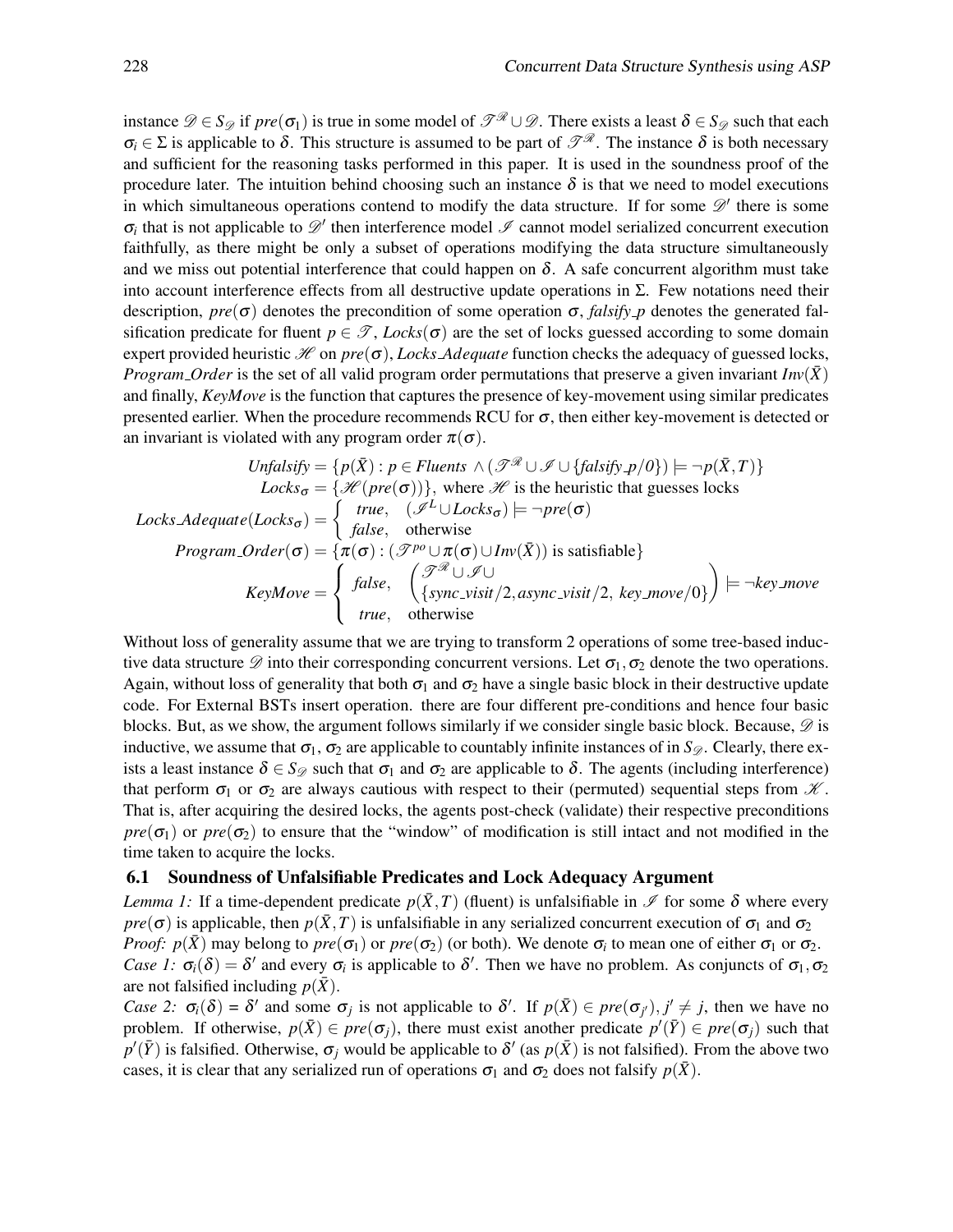```
procedure GENERATECONCURRENTCODE(\sigma)
   Code \leftarrow \emptysetif Program\_Order(\sigma) = \emptyset then
      RECOMMENDRCU(\sigma)return
   end if
   if KevMove(\sigma) = true then
      RECOMMENDRCU(\sigma)return
   end if
   if LocksAdequate(Lockso) = false then
      RECOMMENDRCU(\sigma)return
   end if
   Code ← Code ⊕ LOCKSTMTS(Locksσ )
   Code ← Code ⊕ VALIDATE(pre(σ) \Unfalsify)
   Code ← Code ⊕ Program Order(σ)
   Code ← Code ⊕ UNLOCKSTMTS(Locksσ )
end procedure
```
*Lemma 2:* If the guessed locks for some  $\sigma_j$ , on an instance  $\delta$  where every  $pre(\sigma)$  is applicable, make *pre*( $\sigma$ <sub>*j*</sub>) unfalsifiable in  $\mathscr{I}^{\mathscr{L}}$ , then *pre*( $\sigma$ <sub>*j*</sub>) is unfalsifiable in any serialized execution of  $\sigma$ <sub>1</sub> and  $\sigma$ <sub>2</sub>. *Proof::* Similar to Lemma 1.

# 7 *Locksynth*: A Tool for Automatic Concurrency Synthesis

Our tool *Locksynth*[\[13\]](#page-13-11), implements the above reasoning tasks in SWI-Prolog and ASP. SWI-Prolog acts as the front-end of the tool that takes the sequential data structure knowledge as input. The backend of our tool is driven by ASP which performs the reasoning tasks discussed above. We use the Clingo ASP Solver. *Locksynth* takes the data structure defitions and sequential code as input and generates the abstract concurrent code. The template for sequential code is as follows: code(Operation, BasicBlockNum, Precondition, BasicBlockSteps, PostCondition). Here, Operation represents the name of the algebraic operation (ie. insert/delete), BasicBlockNum identifies the basic block, the other arguments carry the same denotation as in [1.](#page-3-0) In case of Linked Lists, the sequential code is represented as follows:

```
code ( insert , block1 ,
  [reach(x), edge(x, y), key(x, kx), key(y, ky), key(target, ktarget),kx < ktarget, ktarget < ky, not (reach (target)],
  [link(x, target), link(target, y)], [reach(target)]).code ( delete , block1 ,
```

```
[reach(x), edge(x, target), edge(target,y), key(x, kx), key(y, ky),key (target, ktarget), kx < ktarget, ktarget < ky],
[link(x, y)], [not(reach(target))].
```
We now mention some important features that are part of the implementation.

#### 7.1 Generation of Equivalence Classes via Meta-Interpretation

*Locksynth* performs meta-interpretation of the recursive data structure definition. It systematically unfolds data structure instances of increasing size starting from the smallest instance. In case of linked list, *Locksynth* generates the empty list, then generates a list containing one element, two elements and so on. This unfolding is performed to find data structure instances where both insert and delete are applicable. In other words, *Locksynth* finds the equivalence class instances such that both the preconditions of insert and delete are satisfied. The necessity for such an equivalence class instance is already explained in the previous section. The data structure definition is represented as follows: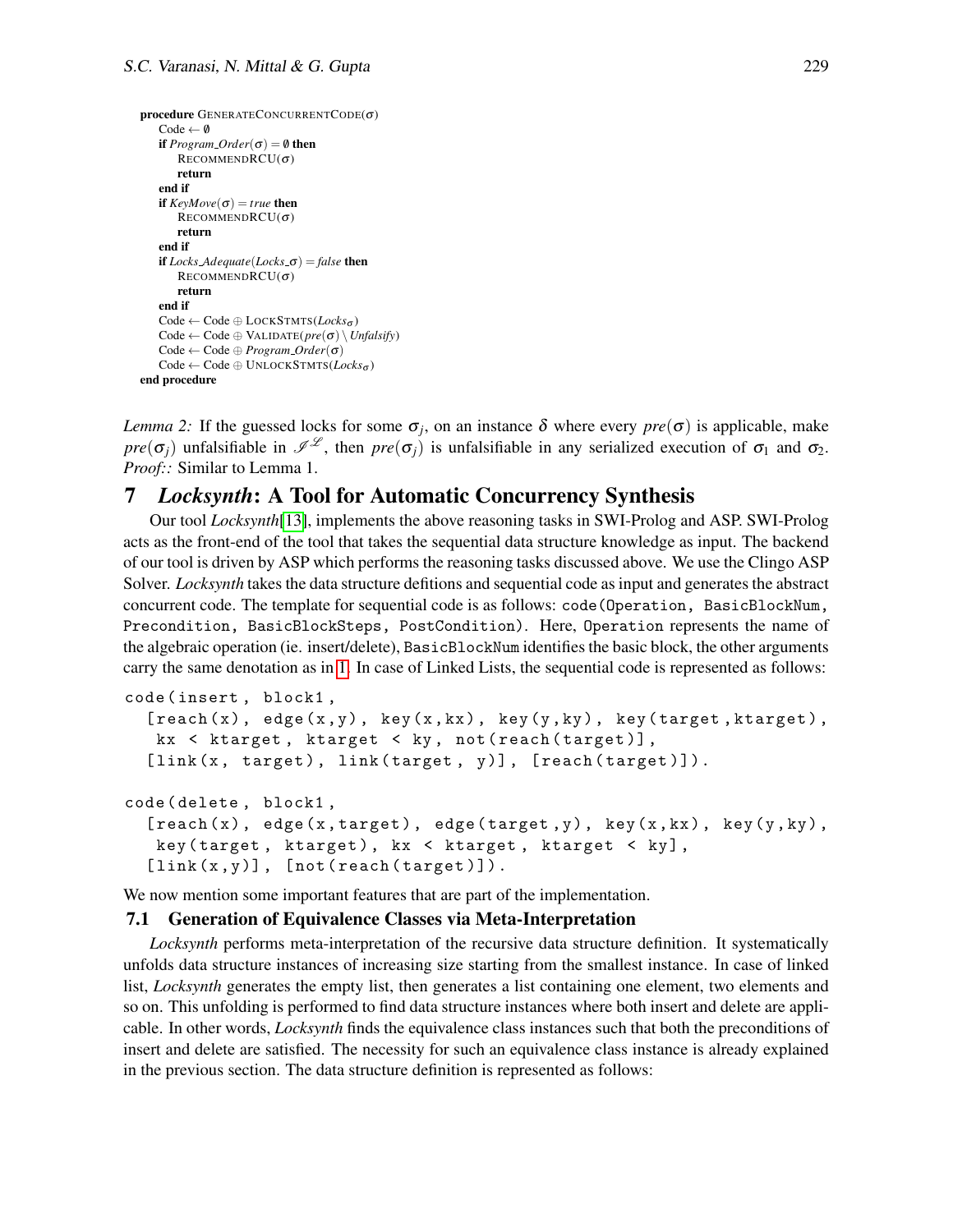```
rule ( list ,
     [node(h), key(h, kh), edge(h, X), key(X, KX), lt(kh, KX), suffix(X)]).rule(suffix(t), []).
rule(suffix(X)),[node(X),node(Y),edge(X,Y),key(X,KX)],key (Y, KY), lt (KX, KY), suffix (Y)).
```
Within our tool implementation, the query ?- unfold (Depth, Instance) generates data structure instances (through meta-interpretation of data structure definition) for a certain given depth. Then the full query, ?- unfold(Depth, Instances), code(insert, block1, Pre,  $\overline{a}$ ,  $\overline{a}$ ), check(Instance, Pre) checks if the precondition Pre is satisfied by the data structure instance Instance. The predicate check internally calls the CLINGO ASP solver to perform the satisfiability check, whether the generated Instance indeed satisfies Pre.

#### 7.2 Symbolic Reasoning over Nodes, Keys

Nodes and Keys are treated as abstract symbols with their usual reflexive and transitive equality and order relations. Symmetry is added in case of equality. This allows the construction of the Data structure instance at a symbolic level. Equality relation over nodes enables us to separate nodes that are part of the data structure (reachable nodes) from the nodes that are not part of the data structure (unreachable nodes). To illustrate, for the linked list insert operation, we require atleast one node to be not part of the data structure. Therefore, equality reasoning over nodes will allow us to specify a model with an unreachable node, which is not equal to any of the reachable nodes. We represent eq\_node $(X, Y)$  for node equality, eq\_num(X, Y) for key equality and  $lt(X, Y)$  for key ordering. The sequential program capturing key order/equality and node equality should use these abstract predicates.

#### 7.3 Reification of predicates into Time Domain and Bounded Time Chains

To simulate interference effects, to check for lock adequacy or to detect key movement, we require reasoning over time. To perform temporal reasoning, we reify all fluents into time domain. We also generate the commonsense law of inertia rules handle the frame problem. These rules are similar to the frame rules used in ASP planning problems. A consequence of introducing time is to set the maximum time steps, and link the time steps from the initial time step in a linear chain. This time chain is bounded to the maximum of either the largest basic block (or) the depth of the equivalence class data structure instance. This is because, modelling interference requires only two time steps as interference mutates the data structure atomically. Checking lock adequacy requires also requires two time steps, ie. we simply check if interference has falsified any predicates in the presence of locking. Checking a valid program order requires time steps in the size of largest basic block. Finally, modelling traversal to detect key movement requires a time in the size of the data structure depth. Hence we choose the maximum of either the largest basic block or the data structure depth. For time chain of length 3, the following facts are added to the appropriate ASP program performing the reasoning task:  $time(t1)$ .  $time(t2)$ . time(t3). next\_time(t1, t2). next\_time(t2, t3). The relation next\_time, establishes the linear order of t1, t2 and t3.

#### 7.4 Guessing Locks

Given preconditions for insert/delete, a simple heuristic that *Locksynth* follows is to lock every node present in the precondition. These nodes are treated as locked, and are subsequently checked for adequacy in the presence of interference. Locking rules (generated automatically) for guessed nodes for linked list insert are shown below:

 $locked(X)$  :-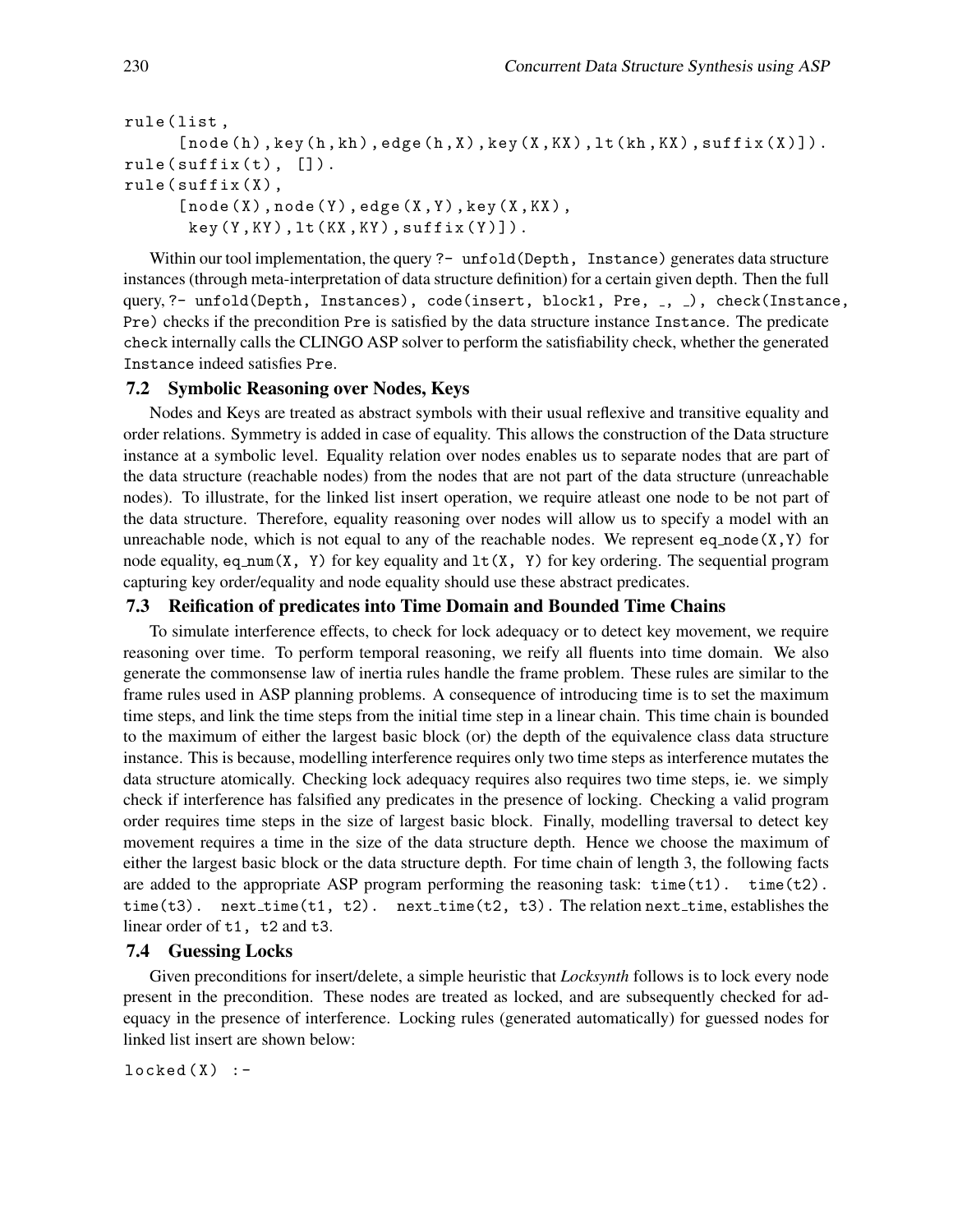```
reach, edge (X, Y), not reach (t \text{target}), key (X, Kx), key (Y, Ky),
  key ( target , ktarget ) , lt ( Kx , ktarget ) , lt ( ktarget , Ky ).
locked(Y) :-
  reach(X), edge(X, Y), not reach(target), key(X, Kx), key(Y, Ky),
  key (target, ktarget), lt (Kx, ktarget), lt (ktarget, Ky).
```
Our locking heuristic locks all the nodes that are present in the operation precondition. Improving this crude heuristic toward a more general lock detection algorithm is part of our future work.

# 8 Experiments, Conclusion and Future Work

Our approach has been applied to Linked Lists, External BSTs and Internal BSTs (Table 1). We are able to synthesize the concurrent versions of insert, delete for Linked Lists and External BSTs. *Locksynth* can also recommend RCU framework for Internal BSTs due to key-movement missed by an asynchronous observer. The generated code for concurrent linked list is shown below:

| <b>Sequential Delete</b><br><b>Sequential Insert</b>   |                                                   |  |  |
|--------------------------------------------------------|---------------------------------------------------|--|--|
| $\{ reach(x), edge(x,y), kx < ktarget, ktarget < ky\}$ | $\{reach(x), edge(x, target), edge(target, y),\}$ |  |  |
| link(x, target)                                        | $kx < k$ target, ktarget $\langle ky \rangle$     |  |  |
| link(target, y)                                        | link(x, y)                                        |  |  |
| $\{ reach(target)\}$                                   | { $not reach(target)$ }                           |  |  |
|                                                        | <b>Concurrent Delete</b>                          |  |  |
| <b>Concurrent Insert</b>                               | $\{reach(x), edge(x, target), edge(target, y),\}$ |  |  |
| $\{reach(x), edge(x,y), kx < ktarget, ktarget < ky\}$  | $kx < k$ target, ktarget $\langle ky \rangle$     |  |  |
| lock(x)                                                | lock(x)                                           |  |  |
| lock(y)                                                | lock(target)                                      |  |  |
| lock(target)                                           | lock(y)                                           |  |  |
| if validate(reach(x) & edge(x,y) &                     | if validate(reach(x) & edge(x,target) &           |  |  |
| kx < ktarget & ktarget < ky                            | edge(target,y) $\&$ kx $\&$ ktarget $\&$          |  |  |
| link(target, y)                                        | ktarget $\langle$ ky $\rangle$ {                  |  |  |
| link(x, target)                                        | link(x,y)                                         |  |  |
|                                                        |                                                   |  |  |
| unlock(target)                                         | unlock(target)                                    |  |  |
| unlock(y)                                              | unlock(y)                                         |  |  |
| unlock(x)                                              | unlock(x)                                         |  |  |
| $\{reach(target)\}$                                    | { $not reach(target)$ }                           |  |  |

Our work presents the first step towards using commonsense reasoning to generate concurrent programs from sequential data structure knowledge. We have presented the challenges involved in the concurrent code generation and mechanized the reasoning tasks as performed by a human concurrency expert. The procedure described in this paper conforms to McCarthy's vision of building programs that have commonsense and manipulate formulas in first order logic [\[9\]](#page-13-3). Our future work aims to apply our technique to more data structures such as Red-Black Trees and AVL-Trees. In general, given the knowledge about a sequential data structure as well knowledge about the concept of concurrency, one should be able to generate suitable, correct versions of concurrent programs. We eventually aim to generalize our technique to arbitrary data structures. Further, the only synchronization primitives we have addressed in this paper are *locks*. However, there are more sophisticated atomic write instructions supported by modern multiprocessors such as *Compare-and-Swap* [\[12\]](#page-13-12), *Fetch-and-Add* [\[6\]](#page-13-13). These atomic instructions give rise to lock-free data structures. Supporting these primitives is part of future work.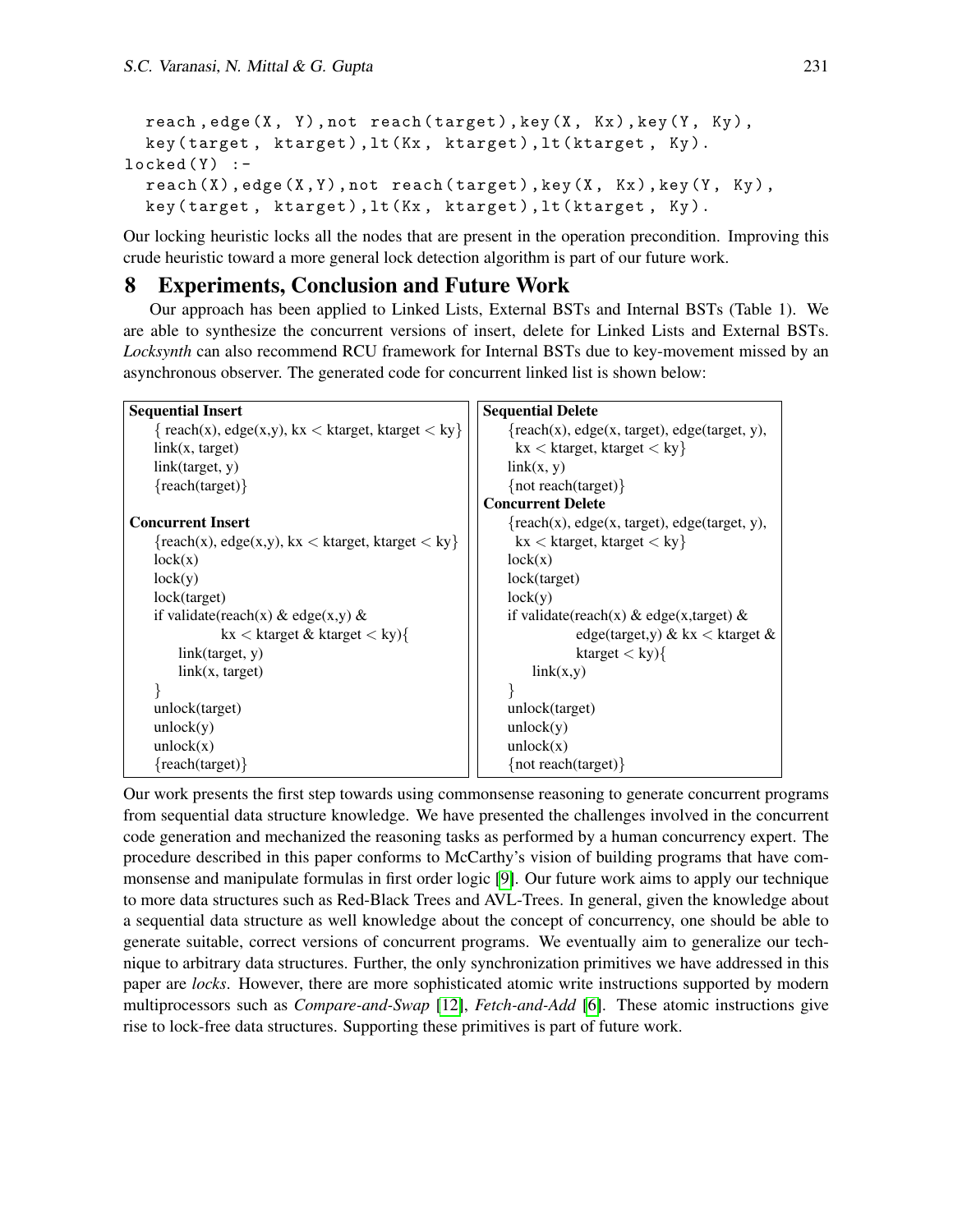| <b>Data Structures</b> | <b>Membership</b> | <b>Insert</b>  | <b>Delete</b>  |
|------------------------|-------------------|----------------|----------------|
| Linked List            | No change         | <b>Success</b> | <b>Success</b> |
| <b>External BST</b>    | No change         | <b>Success</b> | <b>Success</b> |
| Internal BST           | No change         | <b>Success</b> | <b>RCU</b>     |

Table 1: Locksynth results for Linked List, Internal and External BSTs

# References

- <span id="page-13-9"></span>[1] Jyotirmoy Deshmukh et al. "Logical concurrency control from sequential proofs". In: *European Symposium on Programming*. Springer. 2010, pp. 226–245. DOI: [10.2168/LMCS-7\(3:10\)2011](https://doi.org/10.2168/LMCS-7(3:10)2011).
- <span id="page-13-0"></span>[2] E Allen Emerson and Vineet Kahlon. "Reducing model checking of the many to the few". In: *International conference on automated deduction*. Springer. 2000, pp. 236–254. DOI: [10.1007/](https://doi.org/10.1007/10721959_19) [10721959\\_19](https://doi.org/10.1007/10721959_19).
- <span id="page-13-4"></span>[3] Martin Gebser et al. "Theory solving made easy with clingo 5". In: *Technical Communications of the 32nd International Conference on Logic Programming (ICLP 2016)*. Schloss Dagstuhl-Leibniz-Zentrum fuer Informatik. 2016. DOI: [10.4230/OASIcs.ICLP.2016.2](https://doi.org/10.4230/OASIcs.ICLP.2016.2).
- <span id="page-13-6"></span>[4] Michael Gelfond and Yulia Kahl. *Knowledge representation, reasoning, and the design of intelligent agents: The answer-set programming approach*. Cambridge University Press, 2014.
- <span id="page-13-5"></span>[5] Michael Gelfond and Vladimir Lifschitz. "The stable model semantics for logic programming." In: *ICLP/SLP*. Vol. 88. 1988, pp. 1070–1080.
- <span id="page-13-13"></span>[6] Philip Heidelberger, Alan Norton, and John T. Robinson. "Parallel quicksort using fetch-and-add". In: *IEEE Transactions on Computers* 39.1 (1990), pp. 133–138. DOI: [10.1109/12.46289](https://doi.org/10.1109/12.46289).
- <span id="page-13-7"></span>[7] Maurice Herlihy and Nir Shavit. *The art of multiprocessor programming*. Morgan Kaufmann, 2011.
- <span id="page-13-10"></span>[8] Vladimir Lifschitz. *Answer set programming*. Springer International Publishing, 2019. DOI: [10.](https://doi.org/10.1007/978-3-030-24658-7) [1007/978-3-030-24658-7](https://doi.org/10.1007/978-3-030-24658-7).
- <span id="page-13-3"></span>[9] John McCarthy et al. "Programs with common sense". In: *Readings in Knowledge Representation, H. Levesque and R. Brachman*. Eds. Morgan Kaufmann, Los Altos, California, 1986.
- <span id="page-13-8"></span>[10] Paul E McKenney et al. "RCU Usage In the Linux Kernel: Eighteen Years Later". In: *ACM SIGOPS Operating Systems Review* 54.1 (2020), pp. 47–63. DOI: [10.1145/3421473.3421481](https://doi.org/10.1145/3421473.3421481).
- <span id="page-13-2"></span>[11] Viktor Vafeiadis et al. "Proving correctness of highly-concurrent linearisable objects". In: *Proceedings of the eleventh ACM SIGPLAN symposium on Principles and practice of parallel programming*. 2006, pp. 129–136. DOI: [10.1145/1122971.1122992](https://doi.org/10.1145/1122971.1122992).
- <span id="page-13-12"></span>[12] John D Valois. "Lock-free linked lists using compare-and-swap". In: *Proceedings of the fourteenth annual ACM symposium on Principles of distributed computing*. 1995, pp. 214–222. DOI: [10 .](https://doi.org/10.1145/224964.224988) [1145/224964.224988](https://doi.org/10.1145/224964.224988).
- <span id="page-13-11"></span>[13] Sarat Chandra Varanasi. *Locksynth*. [https : / / github . com / sarat - chandra - varanasi /](https://github.com/sarat-chandra-varanasi/locksynth) [locksynth](https://github.com/sarat-chandra-varanasi/locksynth). 2021.
- <span id="page-13-1"></span>[14] Martin Vechev and Eran Yahav. "Deriving linearizable fine-grained concurrent objects". In: *Proceedings of the 29th ACM SIGPLAN Conference on Programming Language Design and Implementation*. 2008, pp. 125–135. DOI: [10.1145/1379022.1375598](https://doi.org/10.1145/1379022.1375598).